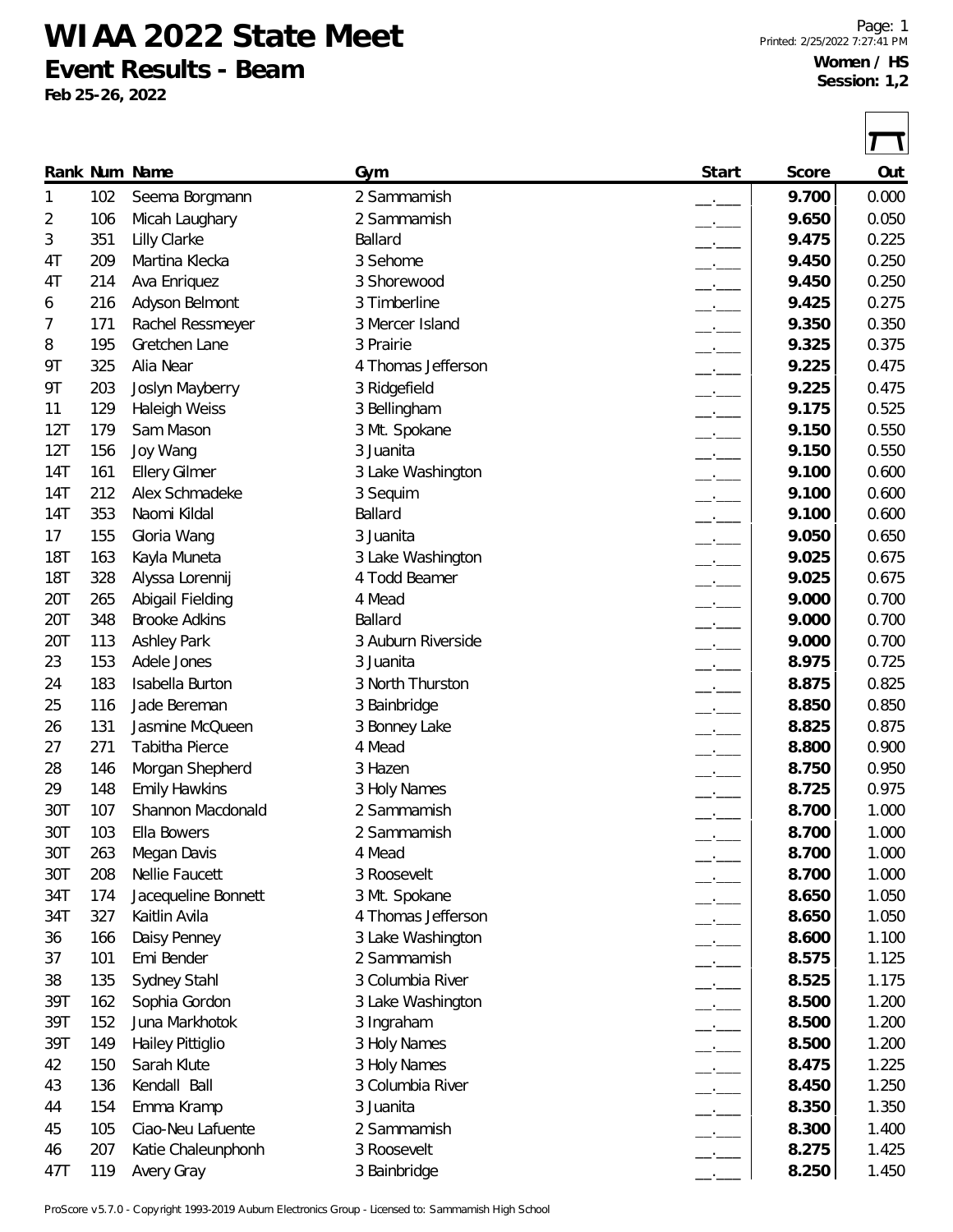## **WIAA 2022 State Meet**

**Event Results - Beam**

**Feb 25-26, 2022**

|     |     | Rank Num Name        | Gym               | Start                    | Score | Out   |
|-----|-----|----------------------|-------------------|--------------------------|-------|-------|
| 47T | 169 | Emi Hirano           | 3 Lindbergh       | —'—                      | 8.250 | 1.450 |
| 47T | 245 | Mckenna Holder       | 4 Heritage        | $-$                      | 8.250 | 1.450 |
| 47T | 254 | Krystal Bell         | 4 Kentlake        | $ -$                     | 8.250 | 1.450 |
| 47T | 182 | Jordyn Lovett        | 3 North Kitsap    | $-1$                     | 8.250 | 1.450 |
| 52  | 266 | <b>Delaney Fritz</b> | 4 Mead            |                          | 8.200 | 1.500 |
| 53T | 273 | Annalise Thackston   | 4 Mead            |                          | 8.150 | 1.550 |
| 53T | 120 | Kate Hansen          | 3 Bainbridge      | $-1$                     | 8.150 | 1.550 |
| 55  | 158 | Zara Blackford       | 3 Juanita         | $-1$                     | 8.125 | 1.575 |
| 56  | 352 | Linden Fatland       | Ballard           | $ -$                     | 8.075 | 1.625 |
| 57T | 165 | Eliska Ondrusek      | 3 Lake Washington | $ -$                     | 8.050 | 1.650 |
| 57T | 110 | <b>Quinn Tongue</b>  | 3 Auburn          | $ -$                     | 8.050 | 1.650 |
| 57T | 181 | <b>Kelsey Derr</b>   | 3 North Kitsap    | $-$                      | 8.050 | 1.650 |
| 60  | 350 | <b>Alex Bullock</b>  | Ballard           | $\overline{\phantom{a}}$ | 7.975 | 1.725 |
| 61T | 180 | Sophia Goodman       | 3 Nathan Hale     | $\overline{\phantom{a}}$ | 7.950 | 1.750 |
| 61T | 205 | Bella DeLaRosa       | 3 Ridgeline       | $-1$                     | 7.950 | 1.750 |
| 61T | 272 | Averey Seidel        | 4 Mead            | $-1$                     | 7.950 | 1.750 |
| 64  | 193 | Alexis Kienzle       | 3 Prairie         | $ -$                     | 7.900 | 1.800 |
| 65T | 125 | Grace Reeb           | 3 Bainbridge      | $ -$                     | 7.875 | 1.825 |
| 65T | 279 | Kestrel Bahrey       | 4 Monroe          | $-$                      | 7.875 | 1.825 |
| 67T | 133 | Skylar MacDonald     | 3 Central Kitsap  | $ -$                     | 7.850 | 1.850 |
| 67T | 354 | Audrey Lepper        | Ballard           |                          | 7.850 | 1.850 |
| 69  | 138 | Estella Stillman     | 3 Columbia River  | $ -$                     | 7.825 | 1.875 |
| 70T | 111 | Michaela Reynolds    | 3 Auburn          | $-1$                     | 7.775 | 1.925 |
| 70T | 164 | Hailey North         | 3 Lake Washington | $ -$                     | 7.775 | 1.925 |
| 72  | 213 | Olivia Powell        | 3 Shorecrest      | $-$                      | 7.750 | 1.950 |
| 73  | 170 | Nancy Ta             | 3 Lindbergh       | $ -$                     | 7.725 | 1.975 |
| 74  | 332 | Ariana Kruse         | 4 University      | $ -$                     | 7.650 | 2.050 |
| 75T | 242 | Ella Brinkman        | 4 Ferris          | $-$                      | 7.550 | 2.150 |
| 75T | 122 | Liz Oliffe           | 3 Bainbridge      |                          | 7.550 | 2.150 |
| 77  | 185 | Lindsay Schab        | 3 North Thurston  |                          | 7.500 | 2.200 |
| 78  | 189 | Kalisha Walker       | 3 North Thurston  |                          | 7.325 | 2.375 |
| 79  | 175 | Kendal Daniels       | 3 Mt. Spokane     |                          | 7.225 | 2.475 |
| 80  | 194 | Mercedes Kienzle     | 3 Prairie         | $ -$                     | 7.025 | 2.675 |
| 81T | 186 | Miranda Tait         | 3 North Thurston  | $-$                      | 7.000 | 2.700 |
| 81T | 244 | Isabella Anastasi    | 4 Ferris          | $-$                      | 7.000 | 2.700 |
| 83  | 277 | Kaitlyn Davis        | 4 Monroe          | $\overline{\phantom{a}}$ | 6.900 | 2.800 |
| 84  | 188 | Janay Walker         | 3 North Thurston  | $\overline{\phantom{a}}$ | 6.850 | 2.850 |
| 85  | 192 | Jaden Frazier        | 3 Prairie         | $-$                      | 6.700 | 3.000 |
| 86  | 198 | Kylie Nemeth         | 3 Prairie         | $\overline{\phantom{a}}$ | 6.625 | 3.075 |
| 87  | 187 | Lilyanna Tovia       | 3 North Thurston  | $\overline{\phantom{a}}$ | 6.550 | 3.150 |
| 88  | 217 | Reese Velanskey      | 3 Washougal       | $\overline{\phantom{a}}$ | 6.350 | 3.350 |
| 89  | 202 | Sasha Glenn          | 3 Ridgefield      | $-$                      | 6.200 | 3.500 |
| 90  | 281 | Maddie Shepherd      | 4 Monroe          | $\overline{\phantom{a}}$ | 6.100 | 3.600 |
| 91  | 124 | Libby Pickle         | 3 Bainbridge      | $-1$                     | 6.075 | 3.625 |
| 92  | 274 | Annalee Magelsen     | 4 Monroe          | $ -$                     | 6.050 | 3.650 |
| 93  | 275 | <b>Grace Plummer</b> | 4 Monroe          |                          | 5.825 | 3.875 |
| 94  | 199 | Cambelle Snider      | 3 Prairie         |                          | 5.650 | 4.050 |

ProScore v5.7.0 - Copyright 1993-2019 Auburn Electronics Group - Licensed to: Sammamish High School